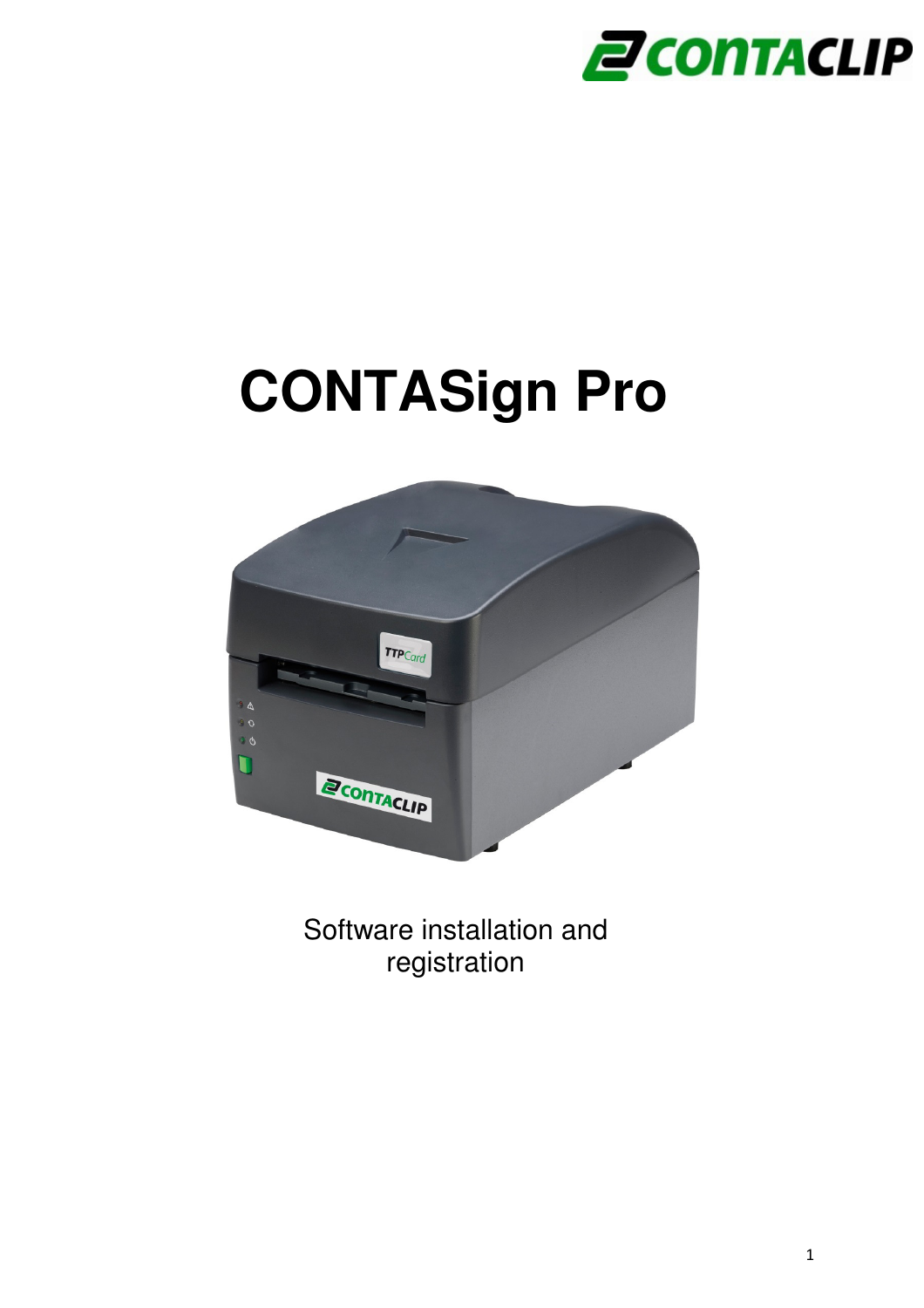

## **1.0 System requirements**

- PC Processor Pentium®Dual-Core insideTM
- 2 Gb RAM
- Windows: XP (SP3), Vista , 7 or 8
- Microsoft .NET Framework 4.0
- Internet connection for registration and License activation, software upgrade, remote access support and training
- USB connection
- 2 Gb available HD space
- CD drive
- Video resolution 1280x1024

#### **2.0 Software installation**

Insert the GENIUSPRO cd into the pc. Wait for the Auto-run window, the installation process will then start automatically. The setup checks for the presence of additional components. If necessary confirm component installation.

Select I agree to the License terms and conditions and then click on **Install** 

| ж                                                                                            |
|----------------------------------------------------------------------------------------------|
| CONTA-CLIP Verbindungstechnik<br><b>CONTASign PRO</b>                                        |
| Setup requires 66 MB in:<br>C:\Program Files\ContaClip\CONTASign PRO\<br>                    |
| You must agree to the Licenses terms and conditions before<br>you can install CONTASign PRO. |
| $\vee$ I agree to the License terms and conditions.                                          |
| <b><i>•INSTALL</i></b>                                                                       |
| <b>Advanced Installer</b>                                                                    |

Depending on the additional components that need to be installed the installation of CONTASign Pro will take serval minutes.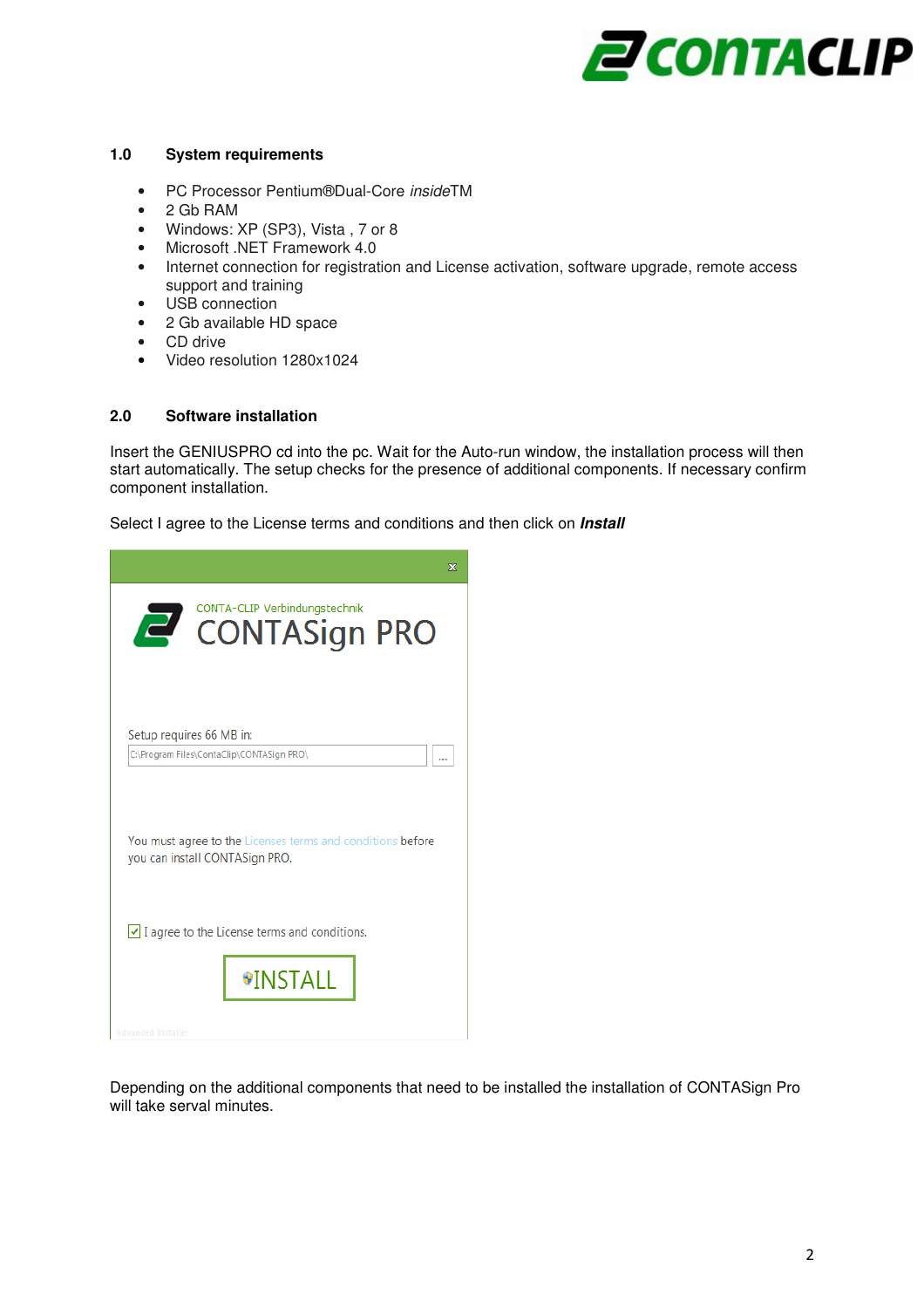

The driver wizard is shown, click **next** to proceed.

| <b>Device Driver Installation Wizard</b>                                                |                                                                                                          |  |  |  |
|-----------------------------------------------------------------------------------------|----------------------------------------------------------------------------------------------------------|--|--|--|
| <b>Welcome to the Device Driver</b><br><b>PCONTACLIP</b><br><b>Installation Wizard!</b> |                                                                                                          |  |  |  |
|                                                                                         | This wizard helps you install the software drivers that some<br>computers devices need in order to work. |  |  |  |
|                                                                                         |                                                                                                          |  |  |  |
|                                                                                         |                                                                                                          |  |  |  |
|                                                                                         |                                                                                                          |  |  |  |
|                                                                                         | To continue, click Next.                                                                                 |  |  |  |
|                                                                                         | < Zurück<br>Weiter<br>Abbrechen                                                                          |  |  |  |

Click **finish** to complete the installation of the driver.

| Device Driver Installation Wizard       |                                                                                                              |                                                                  |  |  |  |
|-----------------------------------------|--------------------------------------------------------------------------------------------------------------|------------------------------------------------------------------|--|--|--|
| <b>PCONTACLIP</b>                       | <b>Completing the Device Driver</b><br><b>Installation Wizard</b>                                            |                                                                  |  |  |  |
|                                         | The drivers were successfully installed on this computer.<br>came with instructions, please read them first. | You can now connect your device to this computer. If your device |  |  |  |
|                                         | Driver Name                                                                                                  | Status                                                           |  |  |  |
|                                         | ◯ Cembre S.p.A. Printers ( Ready to use                                                                      |                                                                  |  |  |  |
| Fertig stellen<br>Abbrechen<br>< Zurück |                                                                                                              |                                                                  |  |  |  |

The CONTASign Pro Setup Finalizer will start.

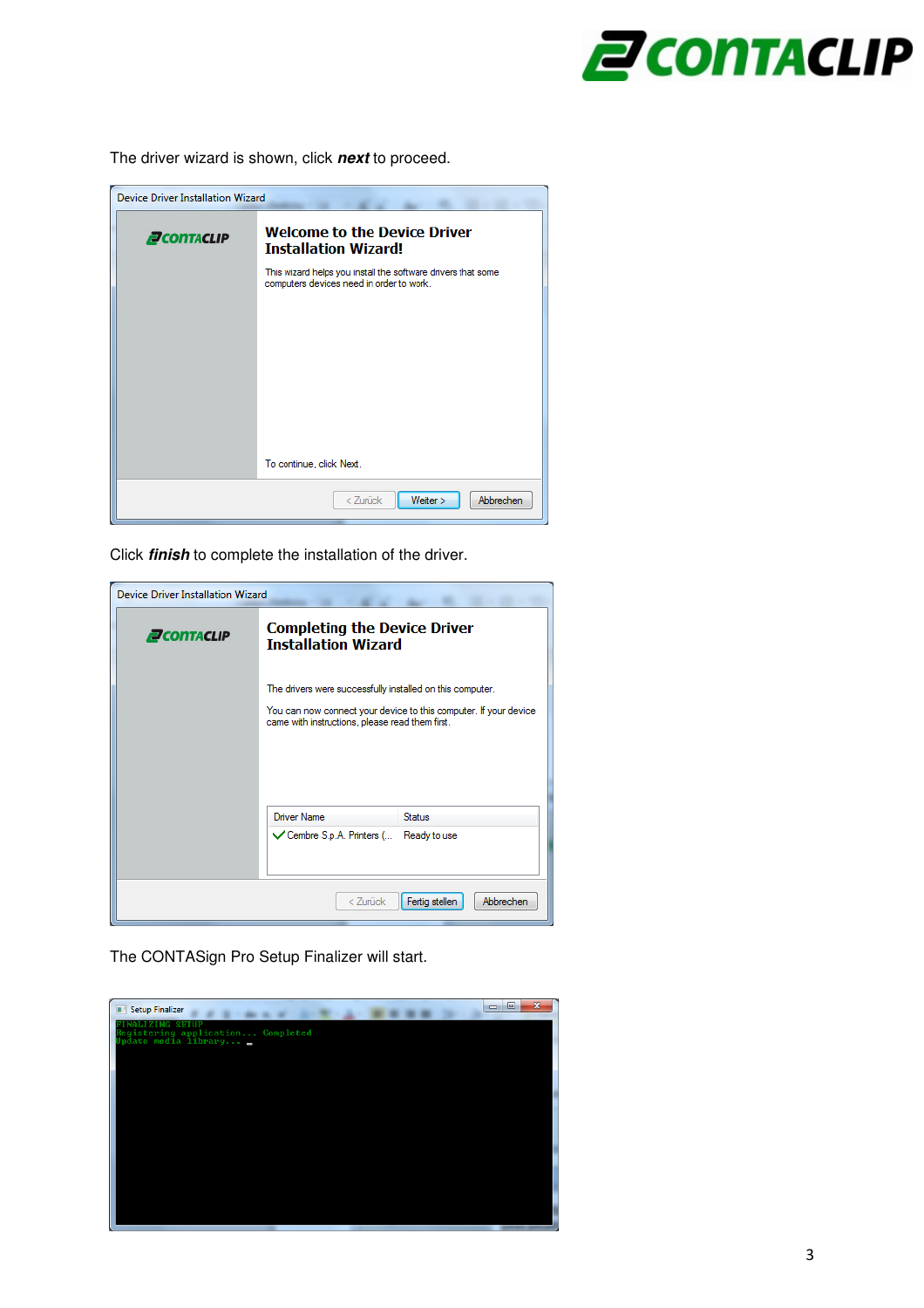

Wait till the CONTASign Pro screen is shown and click Finnish to complete the installation.

| $\mathbf{x}$                                   |
|------------------------------------------------|
| <b>CONTASign PRO</b>                           |
| CONTASign PRO has been successfully installed. |
|                                                |
|                                                |
|                                                |
| Finish                                         |
| Advanced Installer                             |

Connect the USB cable between the TTPCard and the computer. Connect the TTCard to the main power and switch the device on at the back of the TTPCard. Windows will indicate that it has found new hardware.

WINDOWS (7 and 8) configures the drivers automatically. It may take a few minutes to complete.



If successful, the TTPCard (MG3) icon will appear in Devices and Printers.

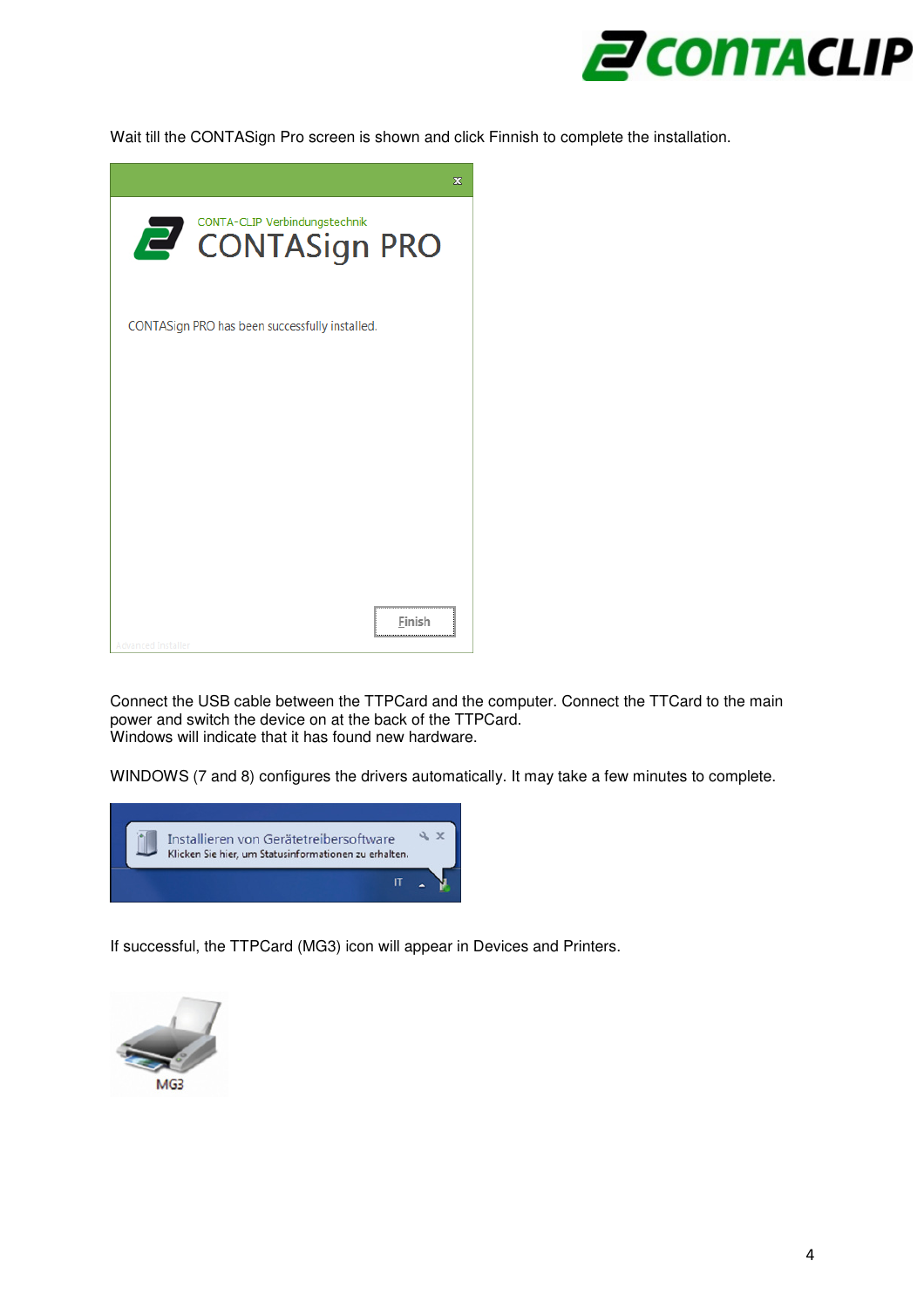

## **3.0 Configuration of the Software**

Double click on the CONTASign Pro icon on the desktop, a loading window will appear until the Start window indicates the program is ready.



In Start window, click **Settings,** then **Printers**

| e                   |            |                   |                    | e Brobrehore -           |                  |               |          |                |                    |               |        |  |
|---------------------|------------|-------------------|--------------------|--------------------------|------------------|---------------|----------|----------------|--------------------|---------------|--------|--|
|                     | File       |                   | Home<br>Job        | Settings                 |                  |               |          |                |                    |               |        |  |
| Layout<br>÷         |            | Windows<br>$\sim$ | Theme<br>٠         | Background<br>٠          | General          | Data<br>input | Printers | E<br>Media     | U.<br><b>Users</b> | for<br>Export | Import |  |
|                     |            |                   | Application aspect |                          |                  |               |          | Configurations |                    |               |        |  |
| $\frac{0.01}{1.00}$ | Media list |                   |                    |                          |                  |               |          |                |                    |               |        |  |
| Job                 | SW code    |                   |                    | $\overline{\phantom{a}}$ |                  |               |          |                |                    |               |        |  |
|                     | 冒          |                   | SW code            | Description              |                  |               |          |                |                    | N°            |        |  |
|                     | Θ<br>٠     | ⋒                 | 13                 | <b>PC-CPM-01 E 5X7</b>   |                  |               |          |                |                    | 56            |        |  |
|                     |            |                   | 14                 |                          | PC-CPM-01 E 5X10 |               |          | 56             |                    |               |        |  |

In **Printer configuration,** click **Add Printer** and select TTPCard (MG3) from the list.

| <b>島</b> Printers                 | $\mathbf{x}$<br>Offset-  |
|-----------------------------------|--------------------------|
|                                   |                          |
| MG3k<br>$\boldsymbol{\mathsf{v}}$ |                          |
|                                   |                          |
|                                   |                          |
|                                   |                          |
|                                   | Printer configuration -  |
|                                   |                          |
|                                   |                          |
|                                   |                          |
|                                   |                          |
|                                   | O <sub>k</sub><br>Cancel |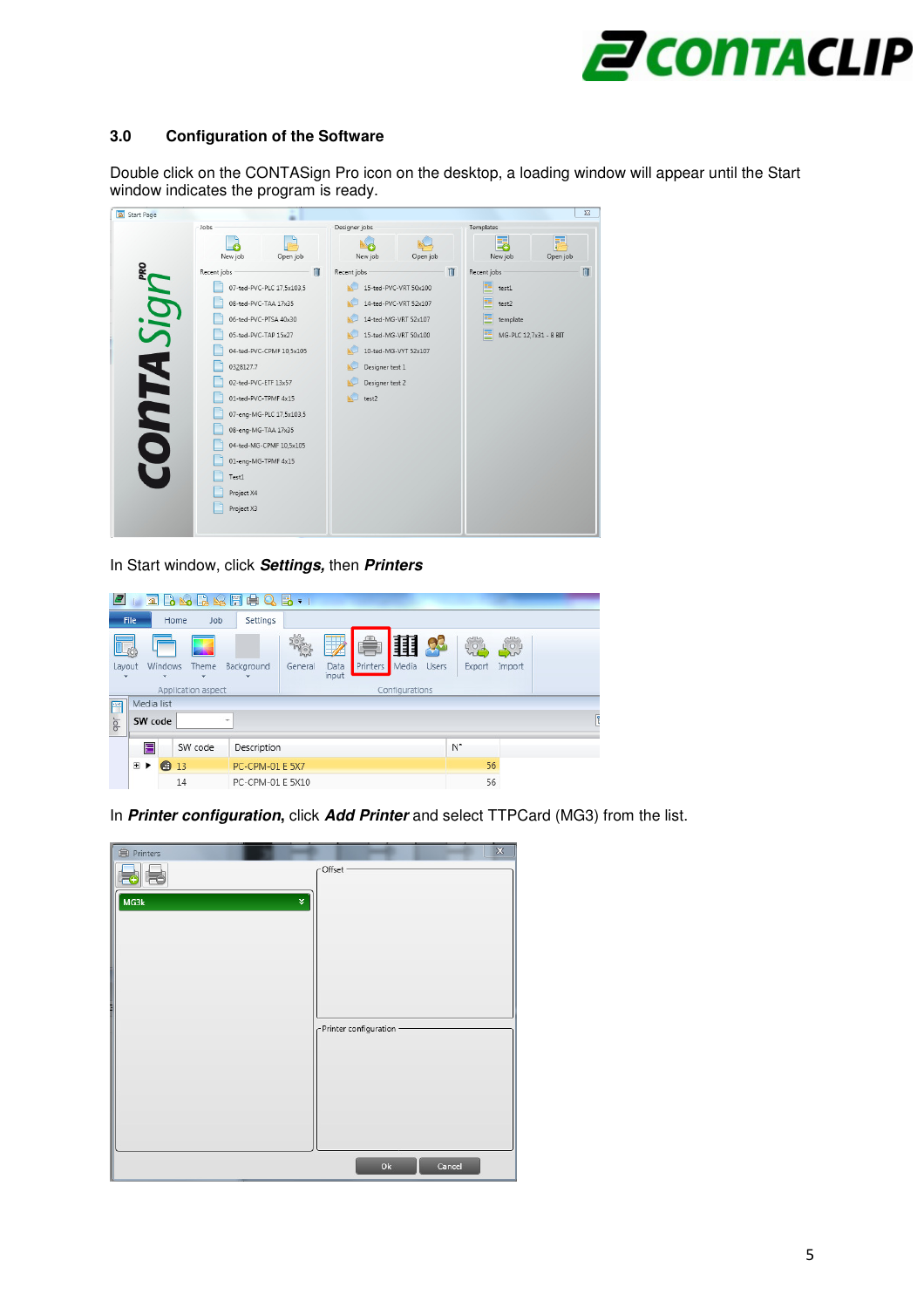

The CONTASign Pro configuration is finished. Now you can print with the TTPCard. If the TTPCard does not accept the inlay than the inlays need to be configured.

# **3.1 Inlay configuration**

Select TTPCard (MG3) printer and click one of the four printing configurations inlays (here flat).

| <b>島</b> Printers                       | $\mathbbm{X}$                      |
|-----------------------------------------|------------------------------------|
|                                         | -Offset -                          |
| MG3k<br>$\hat{\mathbf{x}}$              |                                    |
| Name<br>MG3k                            |                                    |
| Model<br>MG3                            |                                    |
| Note<br>$-1.00 \frac{4}{9}$<br>Offset X | $\overline{\mathsf{x}}$            |
| $-0.00 \div$<br>Offset Y                | Printer configuration              |
| $\overline{\mathbf{v}}$<br>Enable       | Flat<br>CCI-PC-CPM / CCI-PC-SPM-03 |
|                                         | CCI-PC-TPM / CCI-PC-SPM-02         |
|                                         | CCI-PC-TDM / CCI-PC-TDMO           |
|                                         |                                    |
|                                         |                                    |
| <b>STARTS</b>                           | O <sub>k</sub><br>Cancel           |

Click on Preferences.

| <b>Print</b>                                       |                            |                 |                     |                             |
|----------------------------------------------------|----------------------------|-----------------|---------------------|-----------------------------|
| General                                            |                            |                 |                     |                             |
| <b>Select Printer</b>                              |                            |                 |                     |                             |
|                                                    |                            |                 |                     |                             |
| <b>Add Printer</b><br>$\left\langle \right\rangle$ | Fax#:3                     | Lexmark<br>E260 | MG3                 | Microsoft XPS<br>Document   |
| Offline<br>Status:<br>Location:<br>Comment:        |                            |                 |                     | Preferences<br>Find Printer |
| Page Range<br>$G$ All                              | C Selection C Current Page |                 | Number of copies: 1 | $\frac{1}{100}$             |
| C Pages:                                           |                            |                 | $\nabla$ Collate    | $2^3$                       |
|                                                    |                            | Print           |                     | Cancel<br>Apply             |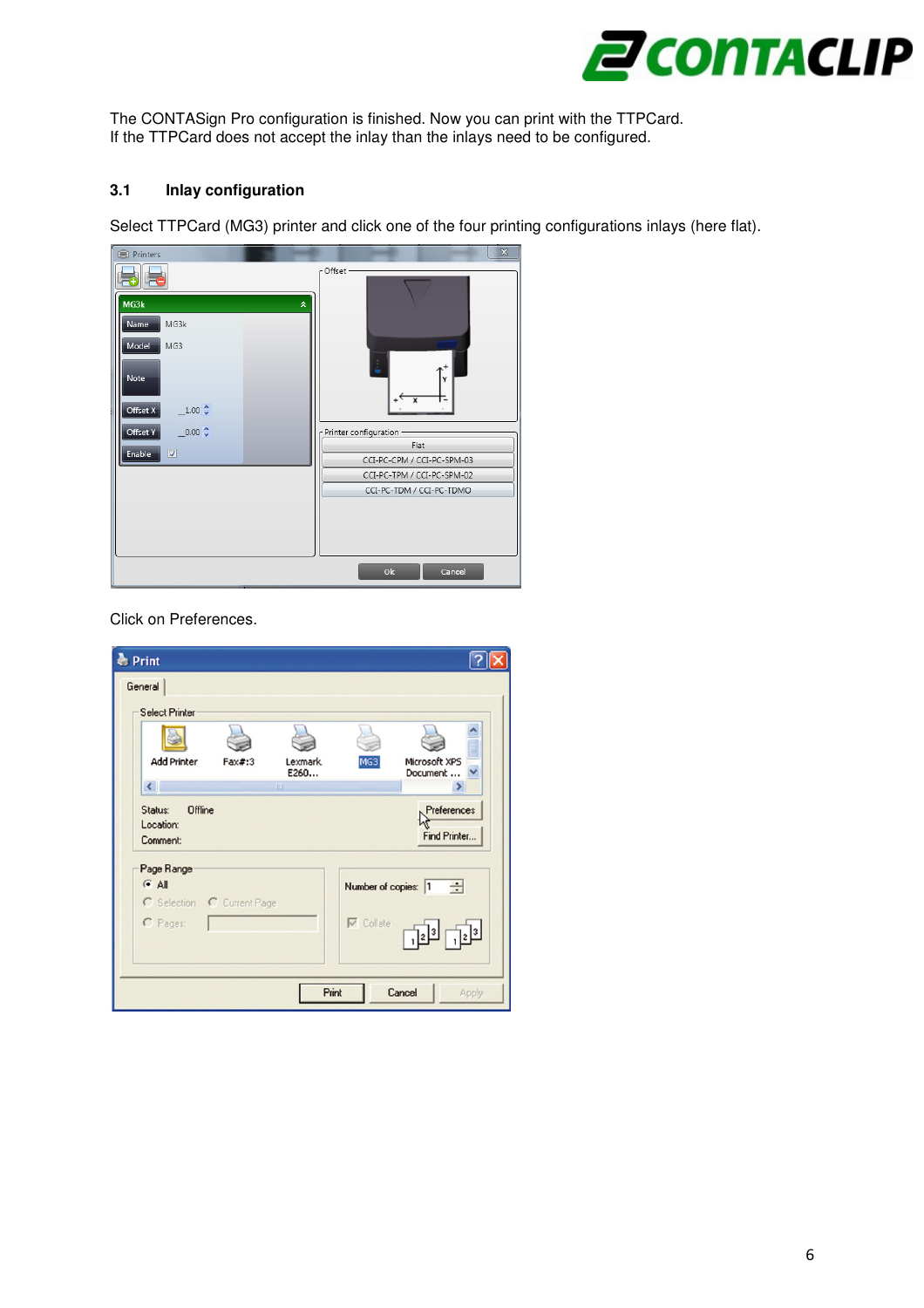

Select the colour option, **Black & White** then select **Advanced** 

| Advanced |
|----------|
| Cancel   |
|          |

Set the values: Print quality: **300 x 600 dpi**  Plate: **Plate 1** 

| <b>MG3 Advanced Options</b>                                                                                                                                                                                                                                                                                                                                                              |
|------------------------------------------------------------------------------------------------------------------------------------------------------------------------------------------------------------------------------------------------------------------------------------------------------------------------------------------------------------------------------------------|
| MG3 Advanced Document Settings<br><b>In</b> ] Graphic<br>Print Quality: 300 x 600 dots per inch<br><b>D</b> Image Color Management<br><b>ICM Method:</b> ICM Handled by Host System<br><b>ICM Intent: Pictures</b><br>in its Document Options<br>Advanced Printing Features: Enabled<br>Color Printing Mode: Monochrome<br>Halftoning: Auto Select<br>Printer Features<br>Plate: Plate 1 |
| Cancel<br>OK                                                                                                                                                                                                                                                                                                                                                                             |

Click **OK** for all the open windows to confirm the new settings. Return to **Printer configuration** window. Repeat the operation for the other inlays by setting: CCI-PC-CPM / CCI-PC-SPM-03 =  $plate 2$ CCI-PC-TPM / CCI-PC-SPM-02 =  $plate 3$ CCI-PC-TDM / CCI-PC-TDMO =  $plate 4$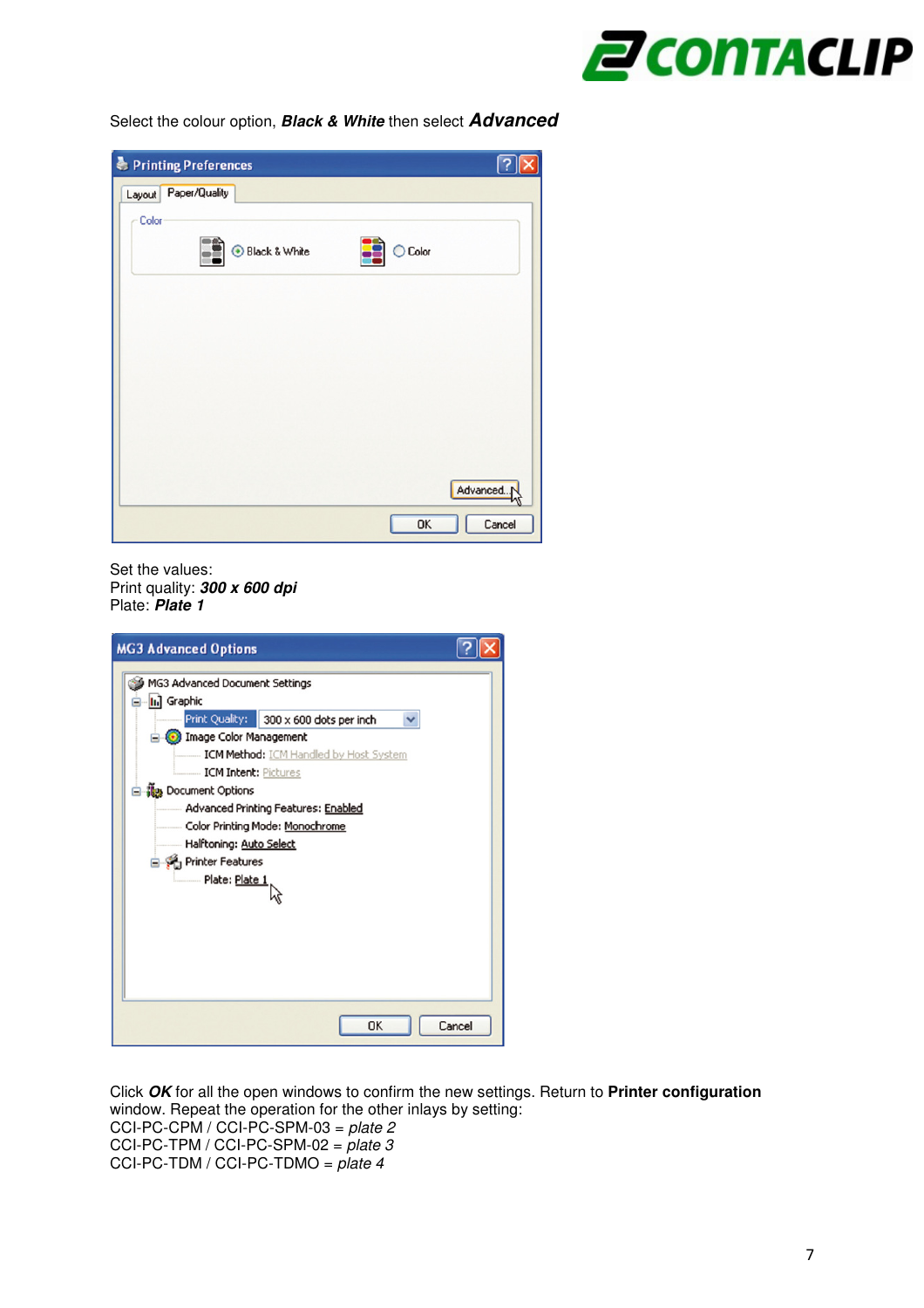

# **3.2 Edit offset**

System default print position values. Normally these values are set to 0 and do not require any adjustments. On individual media offset changes can be made by pressing the **Offset X and Offset Y** buttons.



# **4.0 User Registration Process**

Start CONTASign Pro and Click **License** on the Home ribbon.



The Application window shows current license details. Click **Register**



Choose Online or Offline method of License activation.

**Online Registration** only if the PC running CONTASign Pro is connected to the Internet.